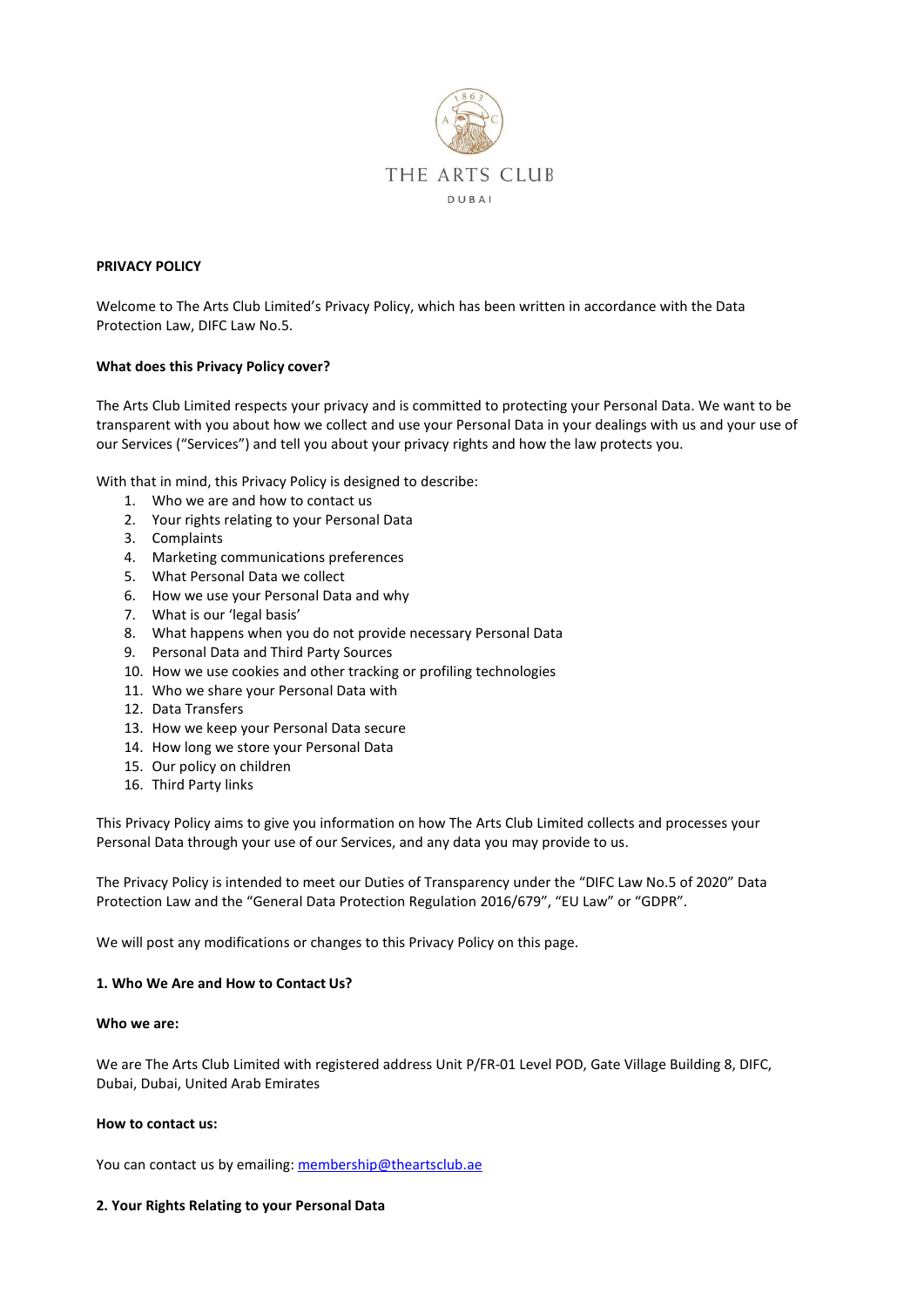Under certain circumstances, by law you have the right to:

- Request access to your Personal Data. This enables you to receive a copy of the Personal Data we hold about you and to check that we are lawfully processing it.
- Request correction of the Personal Data that we hold about you. This enables you to have any incomplete or inaccurate information we hold about you corrected.
- Request erasure of your Personal Data. This enables you to ask us to delete or remove Personal Data where there is no good reason for us continuing to process it. You also have the right to ask us to delete or remove your Personal Data where you have exercised your right to object to processing (seebelow).
- Object to processing of your Personal Data. This right exists where we are relying on a Legitimate Interest as the legal basis for our processing and there is something about your particular situation, which makes you want to object to processing on this ground. You also have the right to object where we are processing your Personal Data for direct marketing purposes.
- Request the restriction of processing of your Personal Data. This enables you to ask us to suspend the processing of Personal Data about you, for example if you want us to establish its accuracy or the reason for processing it.
- Request the transfer of your Personal Data. We will provide to you, or a third party you have chosen, your Personal Data in a structured, commonly used, machine-readable format. Note that this right only applies to automated information which you initially provided consent for us to use or where we used the information to perform a contract with you.
- Withdraw consent. This right only exists where we are relying on consent to process your Personal Data ("Consent Withdrawal"). If you withdraw your consent, we may not be able to provide you with access to the certain specific functionalities of our Services. We will advise you if this is the case at the time you withdraw your consent.

### *How to exercise your rights:*

If you want to exercise any of the rights described above, please contact us using the contact details shown under "Who We Are and How to Contact Us".

Typically, you will not have to pay a fee to access your Personal Data (or to exercise any of the other rights). However, except in relation to Consent Withdrawal, we may charge a reasonable fee if your request is clearly unfounded, repetitive or excessive, or, we may refuse to comply with your request in these circumstances.

We may need to request specific information from you to help us confirm your identity and ensure your right to access your Personal Data (or to exercise any of your other rights). This is a security measure to ensure that Personal Data is not disclosed to any person who has no right to receive it. We may also contact you to ask you for further information in relation to your request to speed up our response.

We try to respond to all legitimate requests within one month. Occasionally it may take us longer than a month if your request is particularly complex or you have made a number of requests. In this case, we will notify you and keep you updated.

### **3. Complaints**

If you would like to make a complaint regarding this Privacy Policy or our practices in relation to your Personal Data, please contact us at[: membership@theartsclub.ae.](mailto:membership@theartsclub.ae) 

We will reply to your complaint as soon as we can.

If you feel that your complaint has not been adequately resolved, please note that the "DIFC Law No.5 of 2020" Data Protection Law gives you the right to contact the Commissioner of Data Protection, for which details can be found at [https://www.difc.ae/about/difc-management-team/.](https://www.difc.ae/about/difc-management-team/)

### **4. Marketing Communications Preferences**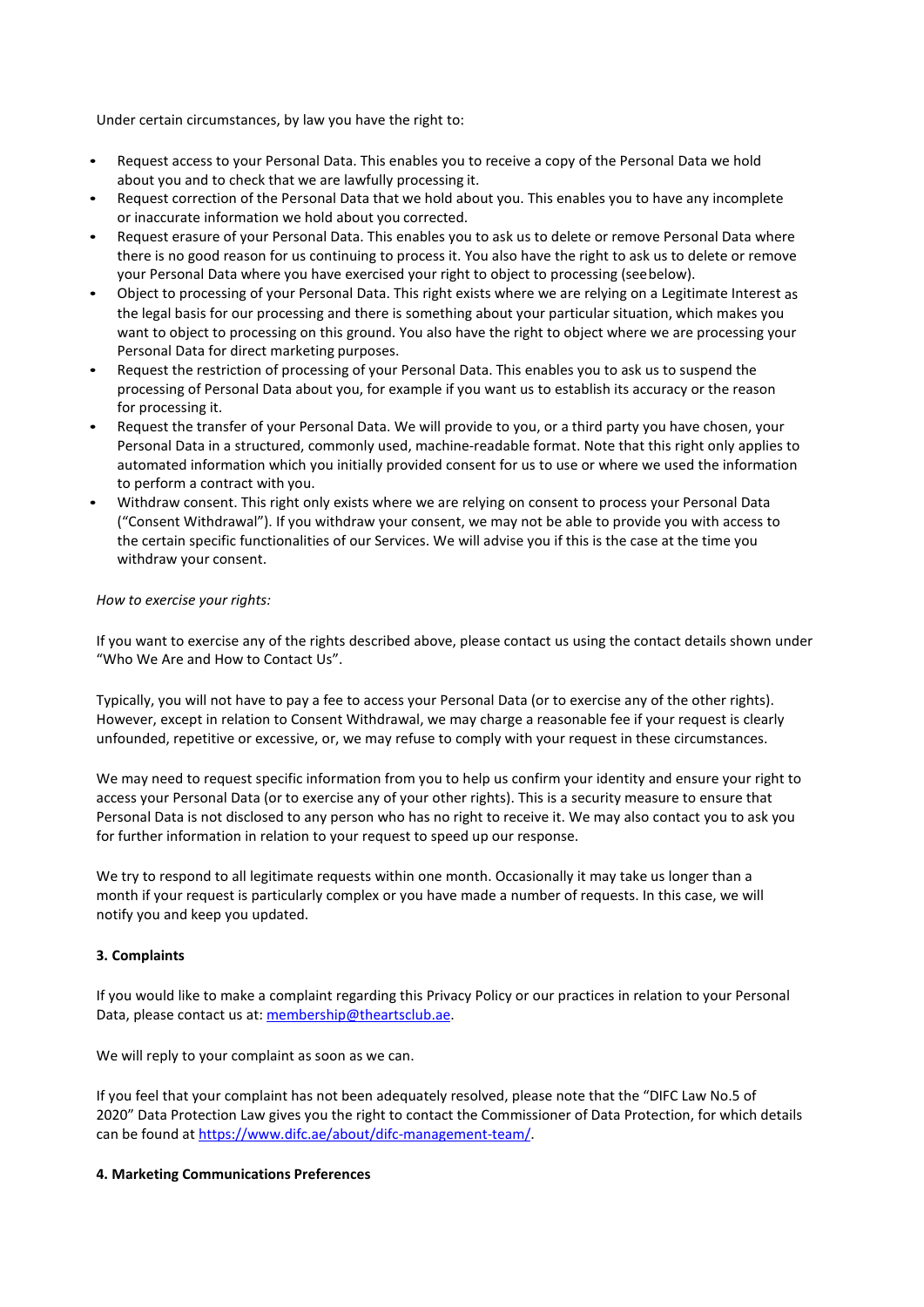You can ask us to stop sending you marketing messages at any time by opting out on the Membership Application Form, following the opt-out links on any marketing message sent to you and/or by contacting us at any time using the contact details shown under "Who We Are and How to Contact Us".

Where you opt out of receiving these marketing messages, this will not apply to Personal Data provided to us as a result of membership applications, restaurant reservations and other purchases or Services where we require your Personal Data to complete your order.

## **5. What Personal Data We Collect**

All the Personal Data we collect, both from you and from third parties about you, is outlined in the table below.

Before you read that table, it might be useful to explain what "Personal Data" is. UAE Federal Law does not define 'personal data'. However, the FTZ laws define it as any data that refers to an identifiable natural, living person. This includes, among other things, passport details, Emirates ID number, employment contracts, individual health records, biometric data and individual bank details.

It does not include 'anonymous data' (i.e. information where the identity of individual has been permanently removed).

However, it does include 'indirect identifiers' or 'pseudonymous data' (i.e. information which alone does not identify an individual but, when combined with certain additional and reasonably accessible information, could be attributed to a particular person).

| Category of                             | <b>What this Means</b>                                                                                                                                                                                                                                    |
|-----------------------------------------|-----------------------------------------------------------------------------------------------------------------------------------------------------------------------------------------------------------------------------------------------------------|
| <b>Personal Data</b>                    |                                                                                                                                                                                                                                                           |
| <b>Collected</b>                        |                                                                                                                                                                                                                                                           |
| <b>Identity Data</b>                    | First name, surname, marital status, title, date of birth and gender.                                                                                                                                                                                     |
| Contact Data                            | Your home address, work address, billing address, email address and telephone<br>numbers.                                                                                                                                                                 |
| <b>Financial Data</b>                   | Your payment card details. Note that we pass any Financial Data we receive from you<br>immediately to our third party payment processors. We do not store any of your<br>Financial Data.                                                                  |
| <b>Transaction Data</b>                 | Details about payments to and from you in respect of food, beverage and other services<br>you have purchased from us.                                                                                                                                     |
| Marketing and<br>Communications<br>Data | Your preferences in receiving marketing from us and your communication preferences.                                                                                                                                                                       |
| <b>Behavioural Data</b>                 | Inferred or assumed information relating to your behaviour and interests based on your<br>online activity and use of our services.                                                                                                                        |
| <b>Technical Data</b>                   | Internet protocol (IP) address, browser type and version, time zone setting and location,<br>browser plug-in types and versions, operating system and platform and other<br>technology on the devices you use to access this website or use our services. |
| Allergy Data                            | Information about food allergies, intolerances and/or preferences you have.                                                                                                                                                                               |

### **Aggregated Data**

We also collect, use and share "Aggregated Data" such as statistical or demographic data for any purpose. Aggregated Data may be derived from your Personal Data, but once in aggregated form it will not constitute considered Personal Data as this data does not directly or indirectly reveal your identity. For example, we may aggregate your Behavioural Data to calculate the percentage of users accessing a specific Service feature. However, if we combine or connect Aggregated Data with your Personal Data so that it can directly or indirectly identify you, we treat the combined data as Personal Data which will be used in accordance with this Privacy Policy.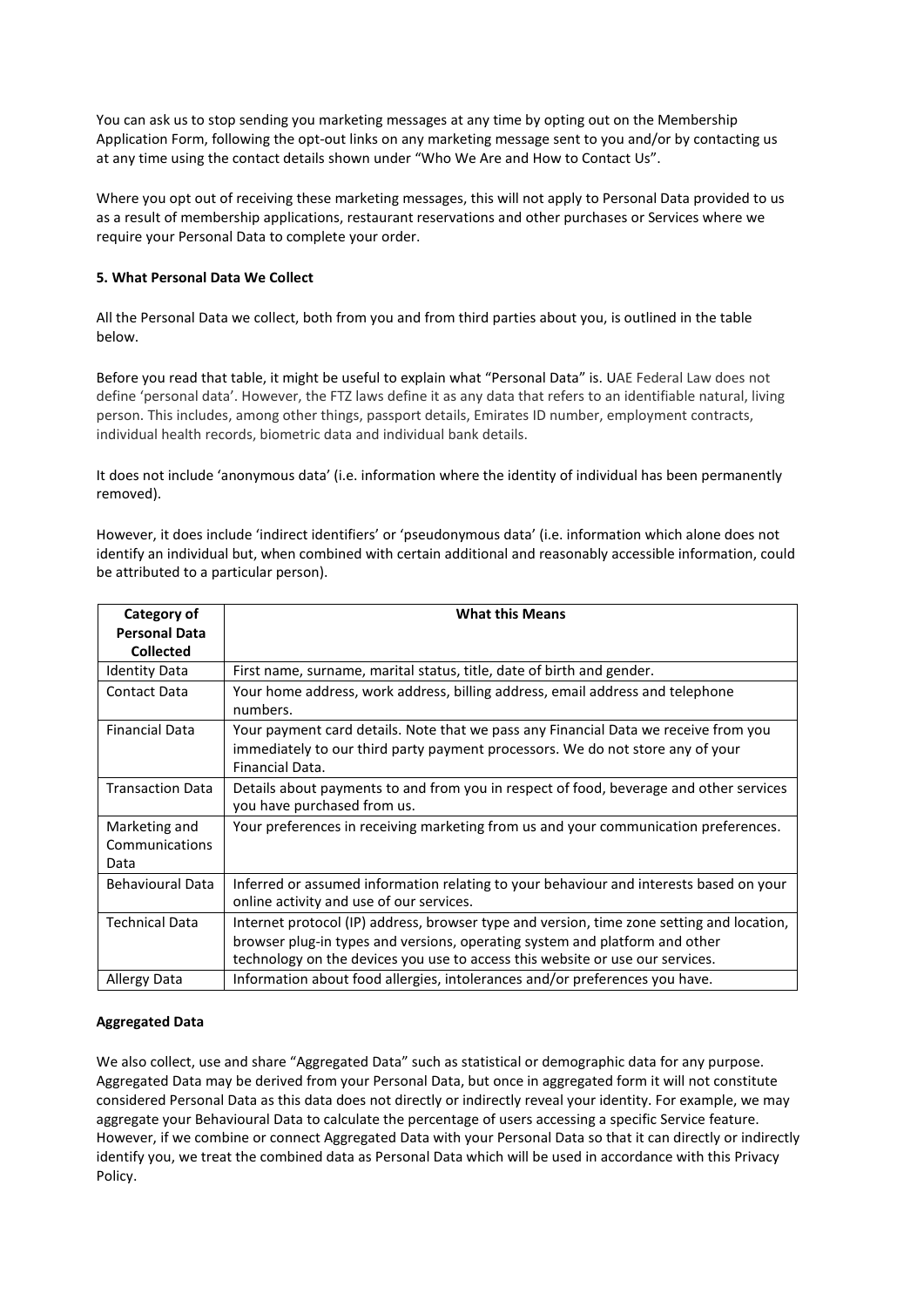### **6. How We Use Your Personal Data and Why**

We will only use your Personal Data for the purposes for which we collected it as listed below, unless we reasonably consider that we need to use it for another reason and that reason is compatible with the original purpose.

If we need to use your Personal Data for an unrelated purpose, we will update this Privacy Policy and we will explain the legal basis which allows us to do so.

### **7. What is our "Legal Basis" for Processing Your Personal Data?**

In respect of each of the purposes for which we use your Personal Data, most commonly, we will rely on one of the following legal bases:

- Where we need to perform a contract we are about to enter into or have entered into withyou ("Contractual Necessity").
- Where it is necessary for our legitimate interests and your interests and fundamental rights do not override those interests ("Legitimate Interests"). More detail about the specific legitimate interests pursued in respect of each Purpose we use your Personal Data for is set out in the table below.
- Where we need to comply with a legal or regulatory obligation (" Compliance withLaw").
- Where we have your specific consent to carry out the processing for the Purpose in question ("Consent").

Generally, we do not rely on your consent as a legal basis for using your Personal Data other than in the context of direct marketing communications.

We have set out below, in a table format, the legal bases we rely on in respect of the relevant Purposes for which we use your Personal Data.

| <b>Purpose</b>                           | Category(ies) of<br><b>Personal Data</b>                   | Why do we do this                                                                                | Our legal basis for this use of data                                             |
|------------------------------------------|------------------------------------------------------------|--------------------------------------------------------------------------------------------------|----------------------------------------------------------------------------------|
| Membership<br>applications/<br>elections | involved<br>· Identity Data<br>· Contact Data              | To process<br>membership<br>applications and elect                                               | Contractual Necessity.                                                           |
|                                          | $\cdot$ Marketing and<br>Communications<br>Data            | members.                                                                                         |                                                                                  |
| Reservations/<br><b>Bookings</b>         | · Identity Data<br>· Contact Data<br>· Transaction<br>Data | To secure and<br>manage customer<br>reservations, and to<br>settle bills upon<br>consumption.    | Contractual Necessity.                                                           |
| Marketing                                | · Identity Data<br>· Contact Data                          | To send you newsletters<br>and event information<br>which we think may be<br>of interest to you. | Consent.<br>We obtain opt-in consent to send<br>marketing communications to you. |
|                                          | · Marketing and<br>Communications<br>Data                  |                                                                                                  |                                                                                  |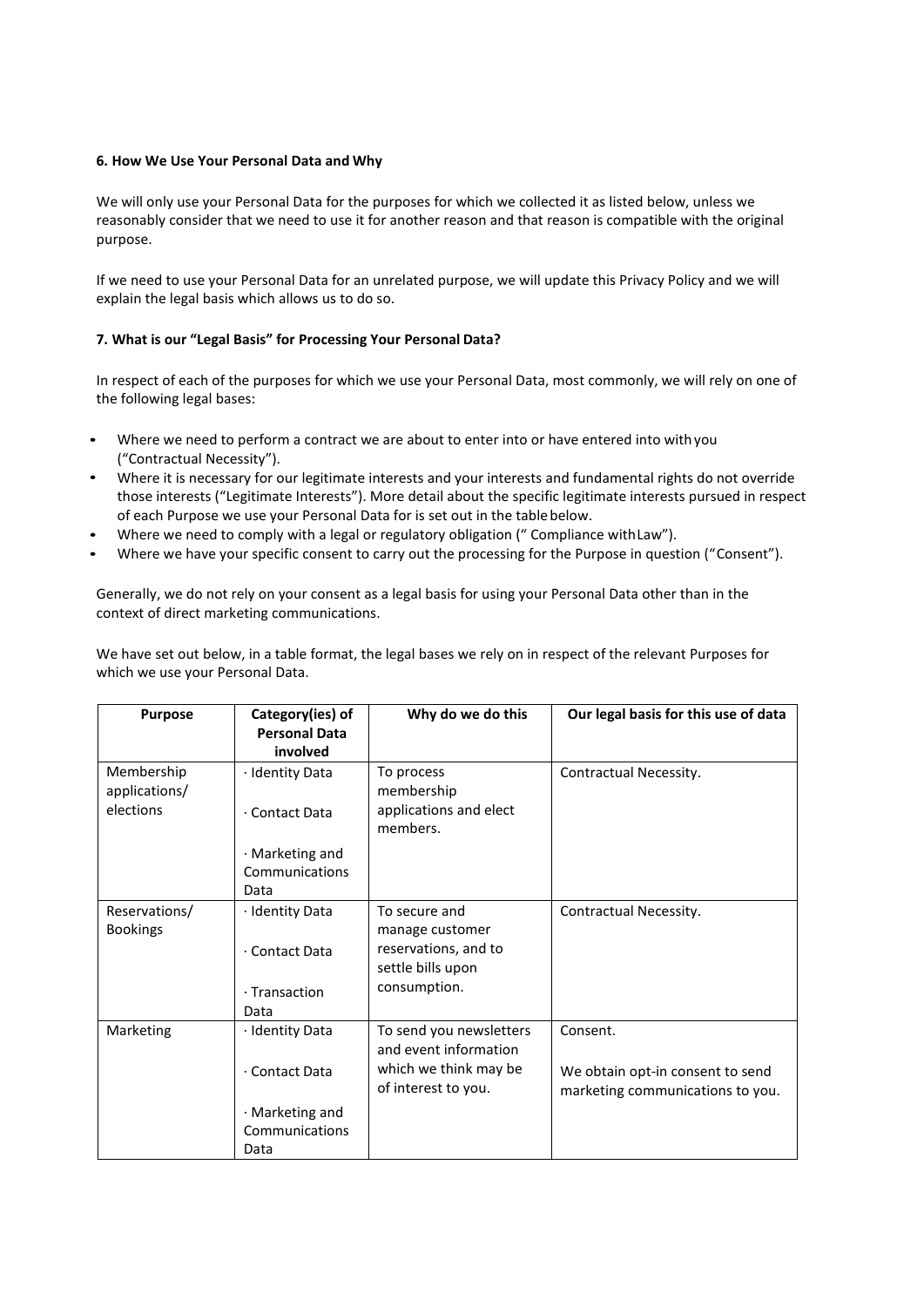| To process<br>payments for gift   | · Identity Data       | To process and deliver your<br>order.                              | Contractual Necessity.                                                 |
|-----------------------------------|-----------------------|--------------------------------------------------------------------|------------------------------------------------------------------------|
| cards                             | · Contact Data        |                                                                    |                                                                        |
|                                   | · Financial Data      |                                                                    |                                                                        |
|                                   | · Transaction<br>Data |                                                                    |                                                                        |
| To process                        | · Identity Data       | To process your order to                                           | Contractual Necessity.                                                 |
| advance payments<br>for bookings  | · Contact Data        | secure a reservation or to<br>pay, or part pay, for a              |                                                                        |
|                                   | · Financial Data      | reservation in advance and<br>allocate such payments<br>correctly. |                                                                        |
|                                   | · Transaction<br>Data |                                                                    |                                                                        |
| To improve our<br><b>Services</b> | · Behavioural<br>Data | To monitor use of our<br>Services to improve our                   | Legitimate Interests.                                                  |
|                                   |                       | Services and to help                                               | We have a legitimate commercial                                        |
|                                   | · Technical Data      | operate our Services more<br>efficiently, and to improve           | interest in ensuring that our Sites                                    |
|                                   |                       | your experience.                                                   | operate as efficiently as possible<br>and that we improve our Sites    |
|                                   |                       |                                                                    | based on information we learn from<br>our users' use of our Sites.     |
| To provide your<br>order to you,  | · Allergy Data        | To ensure that we take into<br>account information about           | <b>Explicit Consent.</b>                                               |
| taking your food                  |                       | your food allergies,                                               | We obtain your explicit consent to                                     |
| allergies,<br>intolerances and    |                       | intolerances and/or<br>preferences when                            | use data relating to your food                                         |
| preferences into                  |                       | preparing and delivering                                           | allergies and intolerances.                                            |
| account                           |                       | your order to you.                                                 | Legitimate interests.                                                  |
|                                   |                       |                                                                    | We have a legitimate interest in                                       |
|                                   |                       |                                                                    | taking your food preferences into                                      |
|                                   |                       |                                                                    | account when preparing and                                             |
|                                   |                       |                                                                    | delivering your order to you, to<br>ensure that you are satisfied with |
|                                   |                       |                                                                    | the services you receive from us.                                      |

# **8. What happens when you do not provide necessary Personal Data?**

Where we *need* to process your Personal Data either to comply with law, or to perform the terms of a contract we have with you and you fail to provide that data when requested, we may not be able to perform the contract we have or are trying to enter into with you (for example, to provide you with the functionalities of the Services).

In this case, we may have to stop you using our Services but we will notify you if this is the case at the time.

# **9. Personal Data from Third Party Sources**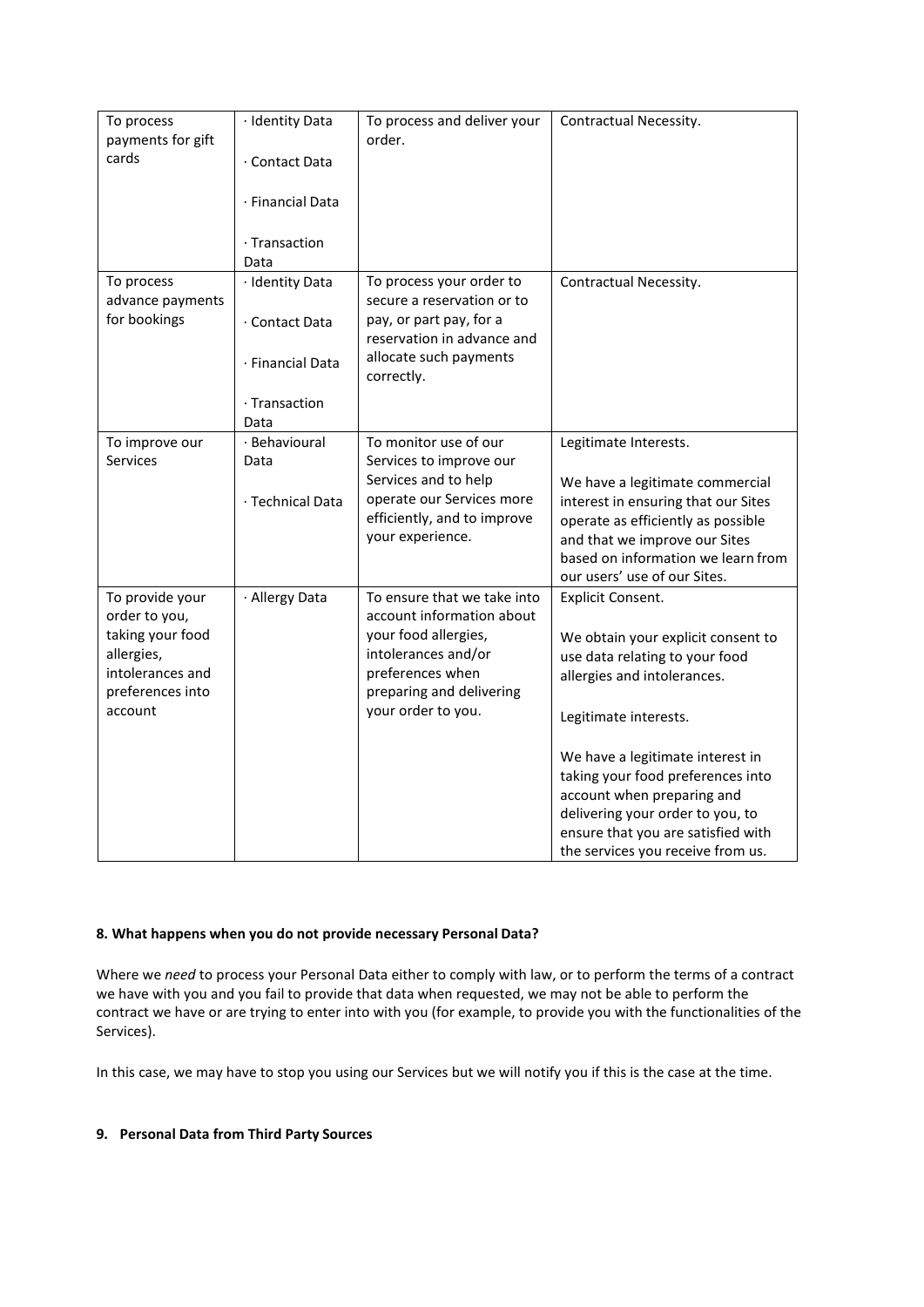In addition to the Personal Data that we collect directly from you (as described in the section immediately above this one), we also collect certain aspects of your Personal Data from third party sources. These sources are broken down in the table below, together with a description of whether they are publicly available or not.

| Third party data source                    | <b>Publicly available?</b> | Category (ies) or other types of personal data received |
|--------------------------------------------|----------------------------|---------------------------------------------------------|
| Online booking platforms<br>when in effect | No                         | · Identity Data                                         |
|                                            |                            | ⋅ Contact Data                                          |
|                                            |                            | ⋅ Transaction Data                                      |
| Analytics providers                        | No                         | · Behavioural Data                                      |
|                                            |                            | · Technical Data                                        |

### **10. How we use cookies & other tracking or profiling technologies**

• Cookies: We may collect information using "cookies".

### *What are cookies?*

Cookies are small data files stored on the hard drive of your computer or mobile device by a website. We may use both session cookies (which expire once you close your web browser) and persistent cookies (which stay on your computer or mobile device until you delete them) to provide you with a more personal and interactive experience on our Sites.

We use two broad categories of cookies:

- First Party Cookies: served directly by us to your computer or mobile device; and
- Third Party Cookies: which are served by our partners or service providers on our Sites.

*Cookies we use*:

Our Sites use the following types of cookies for the purposes set out below:

| Type of<br>cookie                       | <b>Purpose</b>                                                                                                                                                                                                                                                                                                                                                                                                                                                                                                                                                                                                                                                                                                                                                                                                                                                                                                                    |
|-----------------------------------------|-----------------------------------------------------------------------------------------------------------------------------------------------------------------------------------------------------------------------------------------------------------------------------------------------------------------------------------------------------------------------------------------------------------------------------------------------------------------------------------------------------------------------------------------------------------------------------------------------------------------------------------------------------------------------------------------------------------------------------------------------------------------------------------------------------------------------------------------------------------------------------------------------------------------------------------|
| Essential<br>Cookies                    | These cookies are essential to provide you with Services available through our Sites and to<br>enable you to use some of its features.                                                                                                                                                                                                                                                                                                                                                                                                                                                                                                                                                                                                                                                                                                                                                                                            |
| Functionality<br>Cookies                | These cookies allow our Sites to remember choices you make when you use our Sites, such<br>as remembering your language preferences. The purpose of these cookies is to provide you<br>with a more personal experience and to avoid you having to re-enter your preferences<br>every time you visit our Sites.                                                                                                                                                                                                                                                                                                                                                                                                                                                                                                                                                                                                                    |
| Analytics and<br>Performance<br>Cookies | These cookies are used to collect information about traffic to our Sites and how users use<br>our Sites. The information gathered via these cookies does not "directly" identify any<br>individual visitor. However, it may render such visitors "indirectly identifiable". This is<br>because the information collected is typically linked to a pseudonymous identifier<br>associated with the device you use to access our Sites. The information collected is<br>aggregated and anonymous. It includes the number of visitors to our Sites, the websites<br>that referred them to our Sites, the pages they visited on our Sites, what time of day they<br>visited our Sites, whether they have visited our Sites before, and other similar information.<br>We use this information to help operate our Sites more efficiently, to gather broad<br>demographic information and to monitor the level of activity on our Sites. |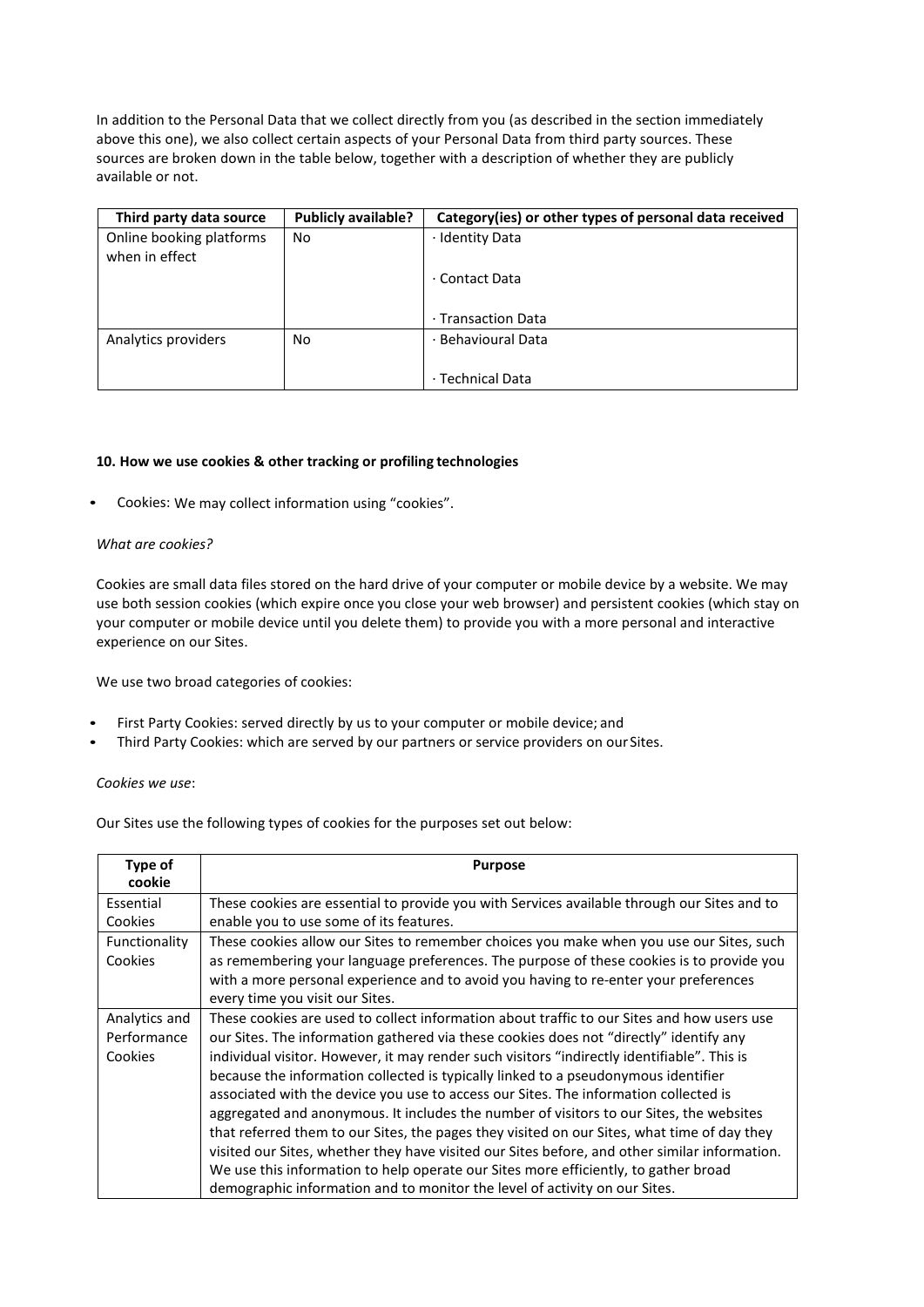|              | We use Google Analytics for this purpose. Google Analytics uses its own cookies. It is only<br>used to improve how our Sites work. You can find out more information about Google<br>Analytics cookies here: |
|--------------|--------------------------------------------------------------------------------------------------------------------------------------------------------------------------------------------------------------|
|              | https://developers.google.com/analytics/resources/concepts/gaConceptsCookies                                                                                                                                 |
|              | You can find out more about how Google protects your data here:                                                                                                                                              |
|              | www.google.com/analytics/learn/privacy.html                                                                                                                                                                  |
| Social Media | These cookies are used when you share information using a social media sharing button or                                                                                                                     |
| Cookies      | "like" button on our Sites or you link your account or engage with our content on or                                                                                                                         |
|              | through a social networking website such as Facebook, Twitter or Google+. The social                                                                                                                         |
|              | network will record that you have done this.                                                                                                                                                                 |

### *Disabling cookies:*

You can typically remove or reject cookies via your browser settings. In order to do this, follow the instructions provided by your browser (usually located within the "settings", "help" "tools" or "edit" facility). Many browsers are set to accept cookies until you change your settings.

If you do not accept our cookies, you may experience some inconvenience in your use of our Sites. For example, our Sites not remembering your language setting.

Further information about cookies, including how to see what cookies have been set on your computer or mobile device and how to manage and delete them, visi[t www.allaboutcookies.org](http://www.allaboutcookies.org/) an[d www.youronlinechoices.com.](http://www.youronlinechoices.com/uk/)

You can also prevent the use of Google Analytics relating to your use of our Sites by downloading and installing the browser plugin available via this link[: http://tools.google.com/dlpage/gaoptout?hl=en-GB](https://tools.google.com/dlpage/gaoptout?hl=en-GB)

The table below describes who we share your Personal Data with, what we share and why we share it.

### **11. Who we share your Personal Data with**

| <b>Recipients</b>                            | Category(ies) of<br><b>Personal Data we</b><br>share    | Why we share it                                                                                                                                                                                      |
|----------------------------------------------|---------------------------------------------------------|------------------------------------------------------------------------------------------------------------------------------------------------------------------------------------------------------|
| Membership<br>Platform                       | · Identity Data<br>· Contact Data<br>· Transaction Data | To process membership applications, and elections and<br>store member data including payment history.                                                                                                |
| Payment systems                              | · Financial Data                                        | To process payments via Third Party platforms in a PCI<br>compliant manner.                                                                                                                          |
| Reservations<br><b>Platforms</b>             | · Identity Data<br>· Contact Data                       | Our service providers provide us with IT systems that<br>help manage our bookings and reservations process.                                                                                          |
| <b>Marketing Digital</b><br><b>Platforms</b> | · Identity Data<br>· Contact Data                       | Our service providers administer our marketing<br>communications with customers who have opted-in to receive<br>such communications from us.                                                         |
| The Arts Club<br>Limited (London)            | · Identity Data<br>· Contact Data<br>· Transaction Data | We share our membership and reservation platforms with this<br>entity, in order to facilitate International Memberships and<br>allow Members from all Clubs to support each others'<br>applications. |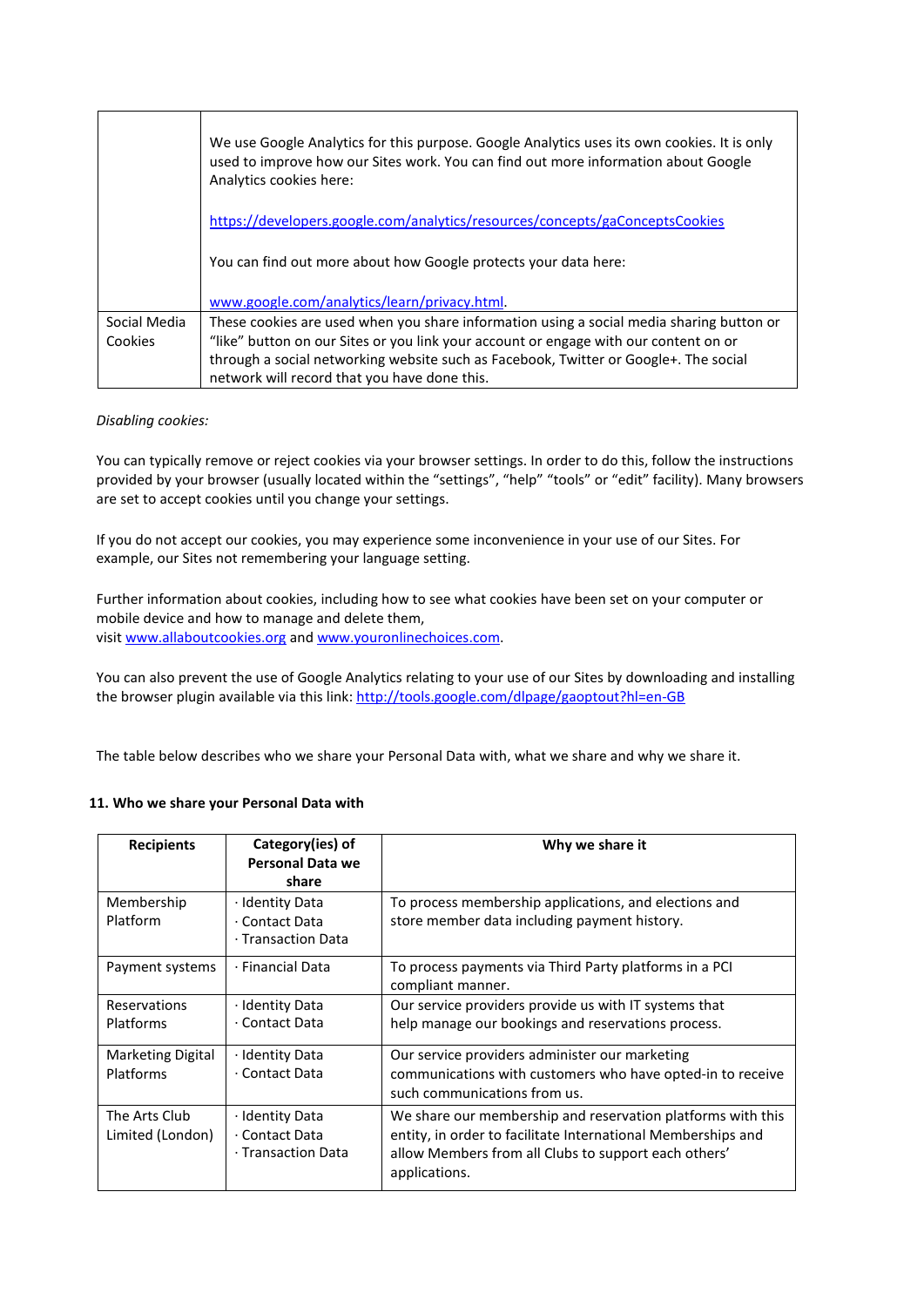| Lanserhof at The<br>Arts Club | · Identity Data<br>· Contact Data<br>· Transaction Data | We share our membership and reservation platforms with this<br>entity, in order to facilitate International Memberships and<br>allow Members from all Clubs to support each others'<br>applications. |
|-------------------------------|---------------------------------------------------------|------------------------------------------------------------------------------------------------------------------------------------------------------------------------------------------------------|
| Courier<br>Companies          | · Identity Data<br>· Contact Data                       | We share only the essential details with Third Party couriers<br>when delivering physical content to you from time to time.                                                                          |
| Printing<br>Companies         | · Identity Data<br>· Contact Data                       | We share only the essential details with Third Party printers<br>when we print physical content that requires your name and<br>address (letters/envelopes) to you from time to time.                 |

# **12. Data transfers**

As you can see from the above, we share your Personal Data with our affiliated companies and certain external third parties.

We endeavour to ensure that people to whom we provide Personal Data hold it subject to appropriate safeguards and controls. Whenever we transfer your Personal Data out of DIFC, Dubai, we ensure a similar degree of protection is afforded to it by ensuring at least one of the following safeguards is implemented:

### **13. How we keep your Personal Data secure**

We have put in place appropriate technical and organisational security measures to prevent your Personal Data from being accidentally lost, used or accessed in an unauthorized way, altered or disclosed. We store all the personal information you provide on secure password and firewall protected servers.

We limit access to your Personal Data to those employees and other staff who have a business need to have such access. All such people are subject to a contractual duty of confidentiality.

We have put in place procedures to deal with any actual or suspected Personal Data breach. In the event of any such breach, we have systems in place to work with applicable regulators. In addition, in certain circumstances (e.g., where we are legally required to do so) we may notify you of breaches affecting your Personal Data.

### **14. How long we store your Personal Data**

We will only retain your Personal Data for so long as we reasonably need to use it for the purposes set out above "How we use your Personal Data and why.", unless a longer retention period is required by law (for example for regulatory purposes).

| Category of<br><b>Personal Data</b> | <b>Retention period</b>                                                                                                                                                                                                                                                                                                                                                                                                     |
|-------------------------------------|-----------------------------------------------------------------------------------------------------------------------------------------------------------------------------------------------------------------------------------------------------------------------------------------------------------------------------------------------------------------------------------------------------------------------------|
| <b>Identity Data</b>                | Where you have not opted in to receive marketing communications from us or for<br>your data to be held on our customer database, your Identity Data will be deleted<br>after two (2) years from the date of your membership termination. Should you wish<br>to reinstate your membership you will need to provide proof of membership<br>number and payment of joining fee for these aspects to be considered upon joining. |
| Contact Data                        | Where you have not opted in to receive marketing communications from us or for<br>your data to be held on our customer database, your Contact Data will be deleted<br>after two (2) years from the date of your membership termination. Should you wish                                                                                                                                                                     |